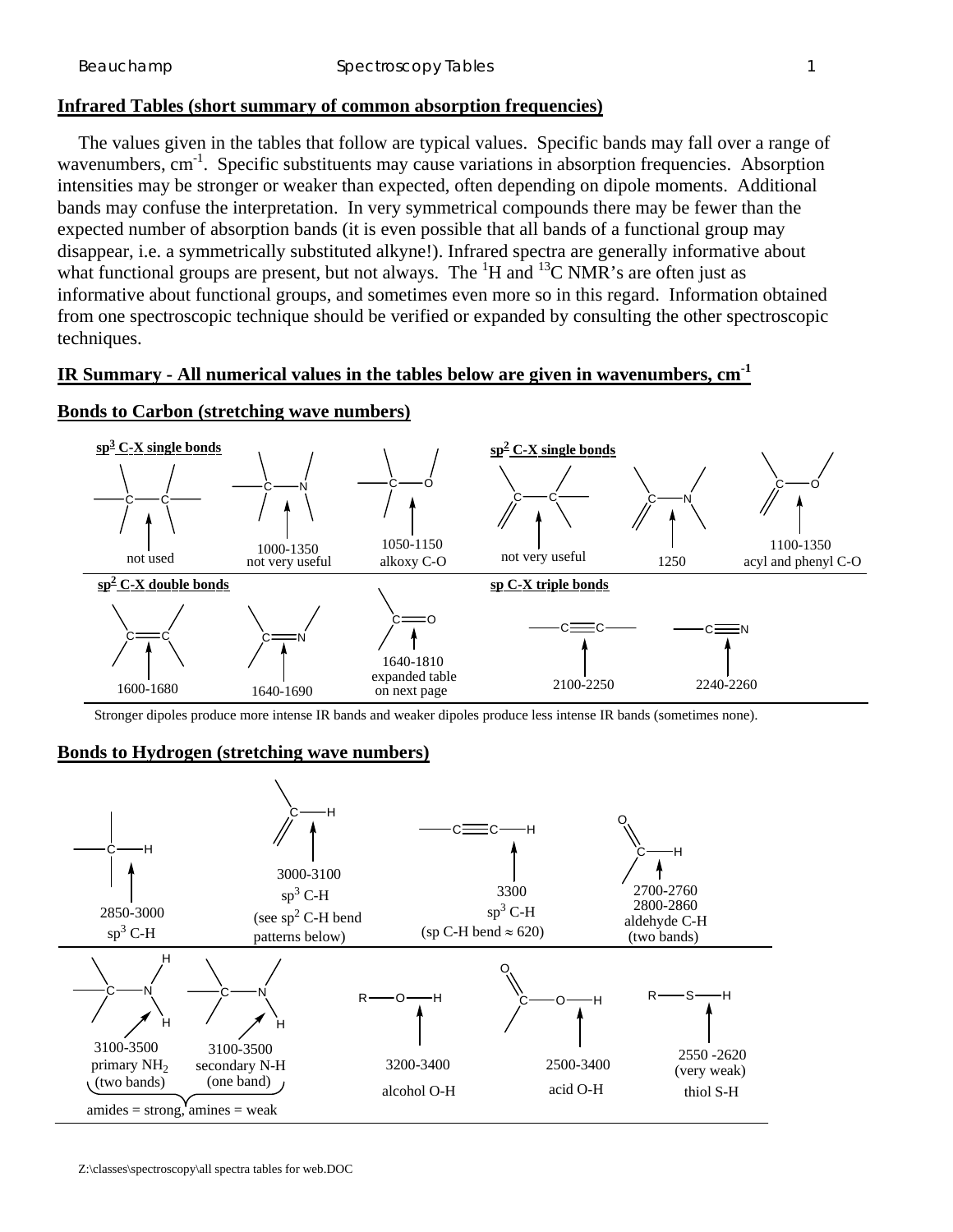### **Carbonyl Highlights (stretching wave numbers)**



#### $\text{sp}^2 \text{ C-H}$  bend patterns for alkenes sp<sup>2</sup>

 **C-H bend patterns for aromatics**

| alkene substitution<br>pattern | descriptive<br>alkene term      | absorption<br>frequencies $(cm-1)$<br>due to sp <sup>2</sup> CH bend | aromatic substitution<br>pattern | descriptive<br>aromatic term                                                                                                                                                                                                        | absorption<br>frequencies $(cm-1)$<br>due to $sp^2$ CH bend |
|--------------------------------|---------------------------------|----------------------------------------------------------------------|----------------------------------|-------------------------------------------------------------------------------------------------------------------------------------------------------------------------------------------------------------------------------------|-------------------------------------------------------------|
| R<br>Н<br>н<br>н               | monosubstituted<br>alkene       | 985-1000<br>900-920                                                  | Χ                                | monosubstituted<br>aromatic                                                                                                                                                                                                         | 690-710<br>730-770                                          |
| R<br>R<br>н<br>н               | cis disubstituted<br>alkene     | 675-730<br>(broad)                                                   | X                                | ortho disubstituted<br>aromatic                                                                                                                                                                                                     | 735-770                                                     |
| R<br>н<br>R<br>н               | trans disubstituted<br>alkene   | 960-990                                                              | x                                |                                                                                                                                                                                                                                     |                                                             |
| R<br>н<br>R<br>н               | geminal disubstituted<br>alkene | 880-900                                                              | X                                | meta disubstituted<br>aromatic                                                                                                                                                                                                      | 680-725<br>750-810<br>880-900 (sometimes)                   |
| R<br>R<br>R                    | trisubstituted<br>alkene        | 790-840                                                              | X<br>X                           | para disubstituted<br>aromatic                                                                                                                                                                                                      | 790-840                                                     |
| R<br>R<br>R                    | tetrasubstituted<br>alkene      | none                                                                 |                                  | Aromatic compounds have characteristic weak overtone bands<br>that show up between $1650-2000 \text{ cm}^{-1}$ ). Some books provide<br>pictures for comparison (not here). A strong C=O peak will<br>cover up most of this region. |                                                             |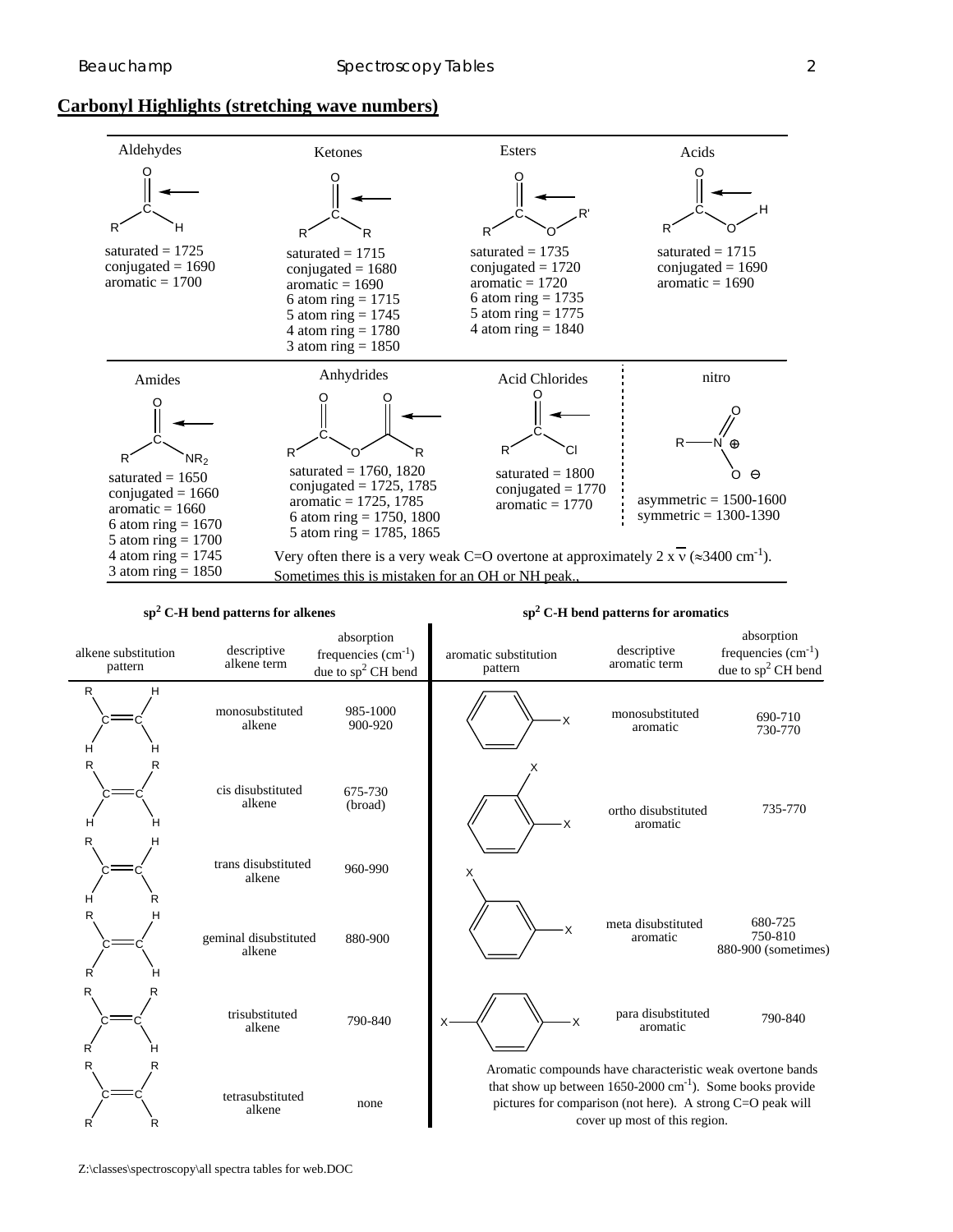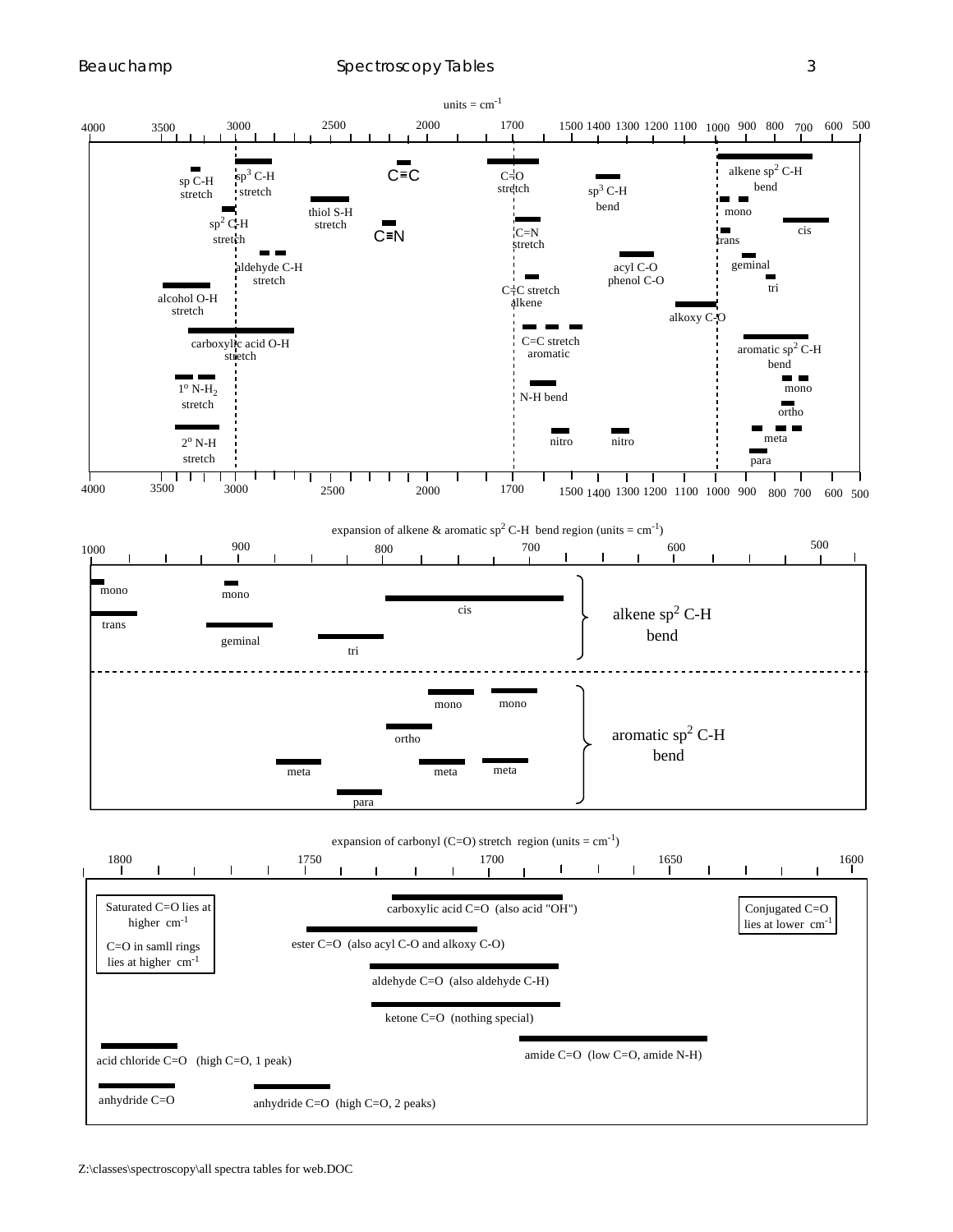#### Beauchamp Spectroscopy Tables 4 and 5 and 5 and 5 and 5 and 5 and 5 and 5 and 5 and 5 and 5 and 5 and 5 and 5 and 5 and 5 and 5 and 5 and 5 and 5 and 5 and 5 and 5 and 5 and 5 and 5 and 5 and 5 and 5 and 5 and 5 and 5 and

#### **IR Flowchart to determine functional groups in a compound (all values in cm-1 ).**

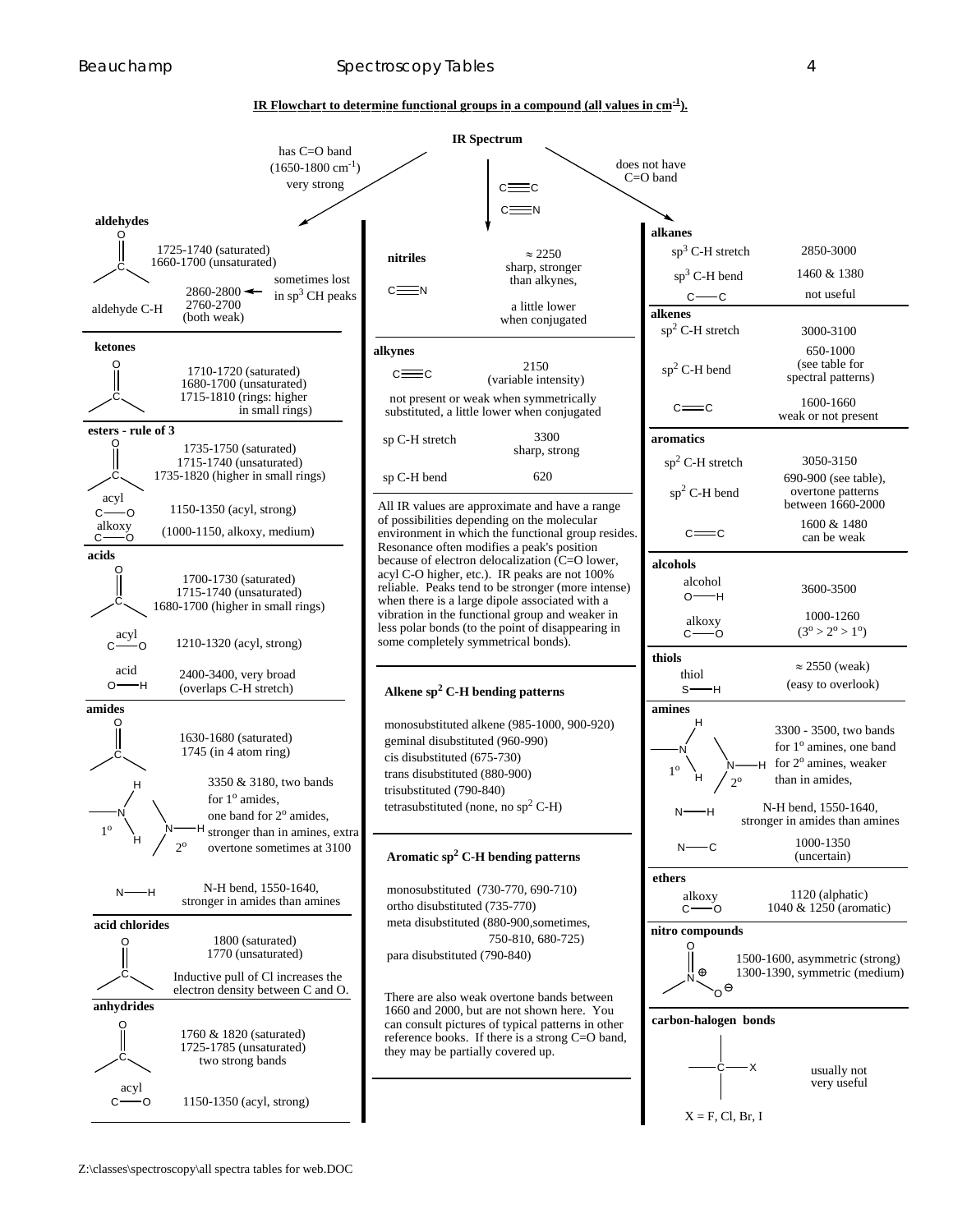deshielding side = less electron rich (inductive & resonance)

**Typical 1 H and 13C NMR chemical shift values.**

shielding side = more electron rich (inductive & resonance)



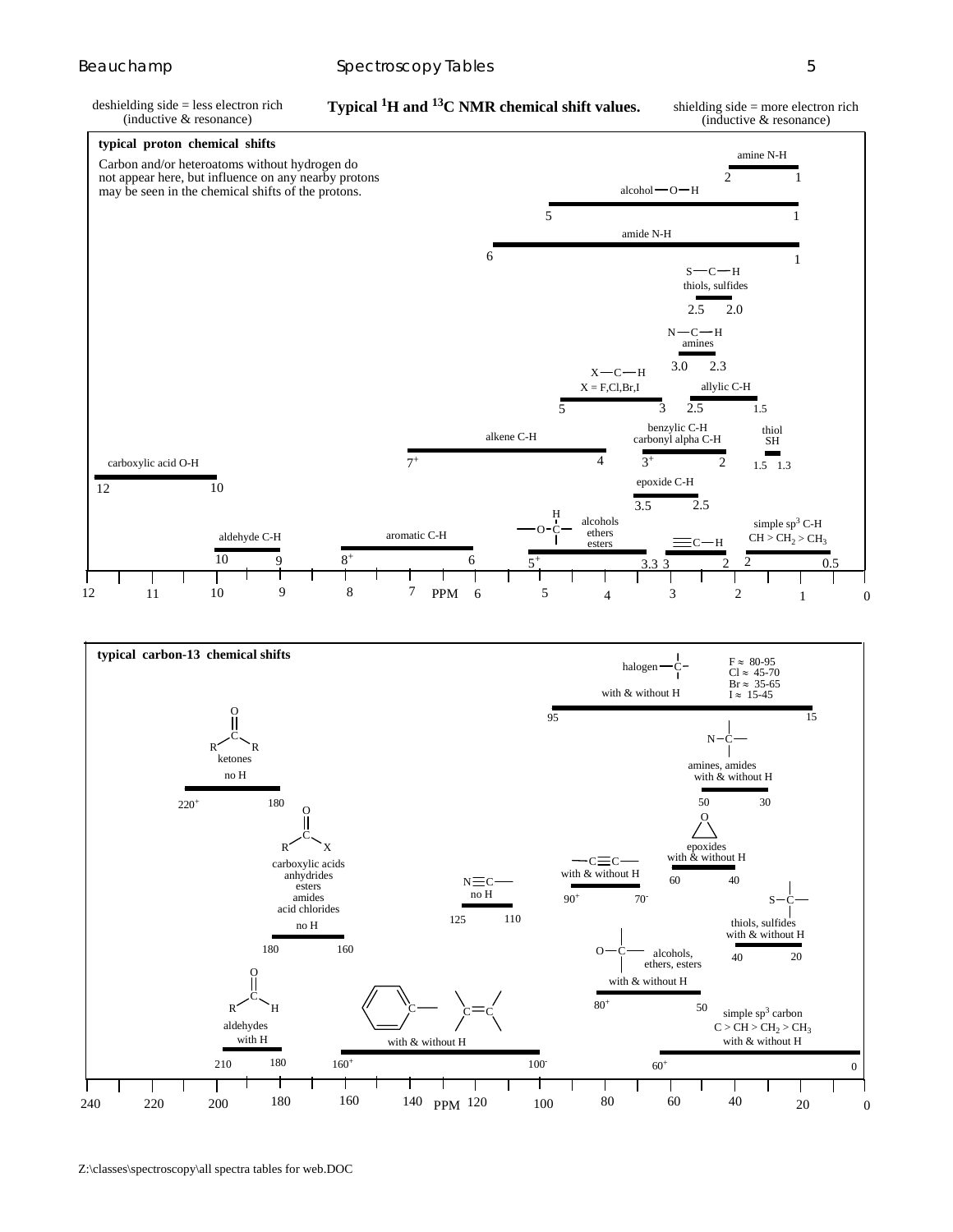#### Beauchamp Spectroscopy Tables 6 (Section 1991) 6 (Section 1991) 6 (Section 1991) 6 (Section 1991) 6 (Section 1

### **Calculation of chemical shifts for protons at sp<sup>3</sup> carbons**



Estimation of  $sp<sup>3</sup>$  C-H chemical shifts with multiple substituent parameters for protons within 3 C's of consideration.

 $\alpha$  = directly attached substituent, use these values when the hydrogen and substituent are attached to the same carbon  $β = once removed substitutent, use these values when the hydrogen and substituent are on adjacent (vicinal) carbons$  $\gamma$  = twice removed substituent, use these values when the hydrogen and substituent have a 1,3 substitution pattern

| $X =$ substituent                       | $\alpha$         | ß   |                   | Starting value and equations for $CH3's$                         |
|-----------------------------------------|------------------|-----|-------------------|------------------------------------------------------------------|
| $R - (alkyl)$                           | 0.0              | 0.0 | 0.0               |                                                                  |
| $R_2C=CR$ - (alkenyl)                   | 0.8              | 0.2 | 0.1               | $\delta$ CH <sub>3</sub> = 0.9 + $\alpha$<br>$H_3C - \alpha$     |
| RCC- (alkynyl)                          | 0.9              | 0.3 | 0.1               |                                                                  |
| Ar- (aromatic)                          | 1.4              | 0.4 | 0.1               |                                                                  |
| F- (fluoro)                             | 3.2              | 0.5 | 0.2               | $δ CH3 = 0.9 + Σ(β + γ)$ $H3C-Cβ-Cγ-1/1$                         |
| $Cl-$ (chloro)                          | 2.2              | 0.5 | 0.2               |                                                                  |
| $Br- (bromo)$                           | 2.1              | 0.7 | 0.2               |                                                                  |
| <u>I- (iodo)</u>                        | 2.0              | 0.9 | 0.1               | $\Sigma$ is the summation symbol for all substituents considered |
| HO- (alcohol)                           | 2.3              | 0.3 | 0.1               |                                                                  |
| $RO-$ (ether)                           | 2.1              | 0.3 | 0.1               |                                                                  |
| epoxide                                 | $\overline{1.5}$ | 0.4 | $\bar{0}.\bar{1}$ | Starting value and equation for $CH2's$                          |
| $R_2C=CRO-$ (alkenyl ether)             | 2.5              | 0.4 | 0.2               |                                                                  |
| ArO- (aromatic ether)                   | 2.8              | 0.5 | 0.3               | In a similar manner we can calculate chemical shifts             |
| $RCO2$ - (ester, oxygen side)           | 2.8              | 0.5 | 0.1               | for methylenes $(CH2)$ using the following formula               |
| $ArCO2$ - (aromatic ester, oxygen side) | 3.1              | 0.5 | 0.2               |                                                                  |
| $ArSO3$ - (aromatic sulfonate, oxygen)  | 2.8              | 0.4 | 0.0               | $δ CH2 = 1.2 + Σ(α + β + γ)$<br>$H-Cα-Cβ-Cγ-γ$                   |
| $H_2N$ - (amine nitrogen)               | 1.5              | 0.2 | 0.1               |                                                                  |
| RCONH- (amide nitrogen)                 | 2.1              | 0.3 | 0.1               |                                                                  |
| $O_2N$ - (nitro)                        | 3.2              | 0.8 | 0.1               | $\Sigma$ is the summation symbol for all substituents considered |
| HS- (thiol, sulfur)                     | 1.3              | 0.4 | 0.1               |                                                                  |
| RS- (sulfide, sulfur)                   | 1.3              | 0.4 | 0.1               | Starting value and equation for CH's                             |
| OHC- (aldehyde)                         | 1.1              | 0.4 | 0.1               |                                                                  |
| RCO- (ketone)                           | 1.2              | 0.3 | $0.0\,$           |                                                                  |
| ArCO- (aromatic ketone)                 | 1.7              | 0.3 | 0.1               | In a similar manner we can calculate chemical shifts             |
| $HO_2C$ - (carboxylic acid)             | 1.1              | 0.3 | 0.1               | for methines (CH) using the following formula                    |
| $RO2C-$ (ester, carbon side)            | 1.1              | 0.3 | 0.1               |                                                                  |
| $H_2NOC$ - (amide, carbon side)         | 1.0              | 0.3 | 0.1               |                                                                  |
| ClOC- (acid chloride)                   | 1.8              | 0.4 | 0.1               |                                                                  |
| NC- (nitrile)                           | 1.1              | 0.4 | 0.2               |                                                                  |
| RSO- (sulfoxide)                        | 1.6              | 0.5 | 0.3               | $\Sigma$ is the summation symbol for all substituents considered |
| $RSO2$ (sulfone)                        | 1.8              | 0.5 | 0.3               |                                                                  |



a. methyl =  $0.9 + (1.5)<sub>\alpha</sub> + (0.1)<sub>\gamma</sub> = 2.5$  ppm  $actual = 2.6$ b. methylene =  $1.2 + (1.5)_{\alpha} + (0.4)_{\beta} + (0.3)_{\beta} = 3.4$  ppm actual  $= 3.0$  and  $3.2$ c. methine =  $1.5 + (1.4)_{\alpha} + (2.3)_{\alpha} + (0.2)_{\beta} = 5.4$  ppm  $actual = 5.2$ d. methyl =  $0.9 + (0.1)<sub>\alpha</sub> = 1.0$  ppm  $actual = 1.0$ e. methylene =  $1.2 + (0.3)<sub>\alpha</sub> = 1.5$  ppm  $actual = 1.7$ f. methylene =  $1.2. + (1.7)_{\alpha} = 2.9$  ppm  $actual = 2.9$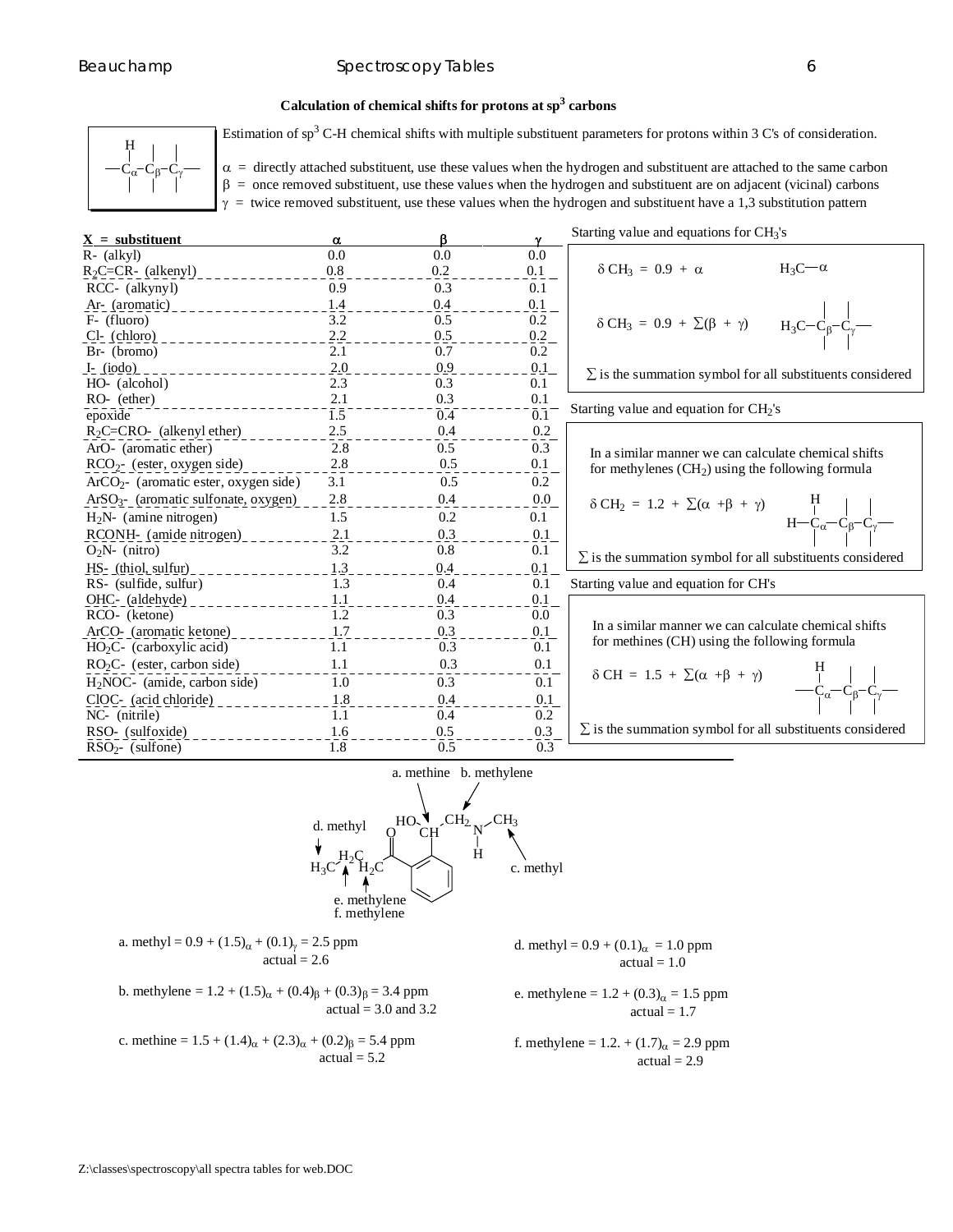# **Estimated chemical shifts for protons at alkene sp<sup>2</sup> carbons**

| Substituent                   | $\alpha$ geminal | $\alpha$ cis     | $\alpha$ $_{\rm trans}$ |
|-------------------------------|------------------|------------------|-------------------------|
| $H-$                          | 0.0              | 0.0              | 0.0                     |
| Hydrogen<br>$R -$             | 0.5              | $-0.2$           | $-0.3$                  |
|                               |                  |                  |                         |
| Alkyl                         |                  |                  |                         |
| $C_6H_5CH_2$ -                | 0.7              | $-0.2$           | $-0.2$                  |
| Benzyl                        |                  |                  |                         |
| $X$ -CH <sub>2</sub> -        | 0.7              | 0.1              | 0.0                     |
| Halomethyl                    |                  |                  |                         |
| $(H)/ROCH2$ -                 | 0.6              | 0.0              | 0.0                     |
| alkoxymethyl                  |                  |                  |                         |
| $\overline{(H)_2/R_2NCH_2}$ - | 0.6              | $-0.1$           | $-0.1$                  |
| aminomethyl                   |                  |                  |                         |
| $RCOCH2$ -                    | 0.7              | $-0.1$           | $-0.1$                  |
|                               |                  |                  |                         |
| $\alpha$ -keto                |                  |                  |                         |
| $NCH2$ -                      | 0.7              | $-0.1$           | $-0.1$                  |
| $\alpha$ -cyano               |                  |                  |                         |
| $R_2C=CR$                     | $\overline{1.2}$ | $\overline{0.0}$ | $\overline{0.0}$        |
| Alkenyl                       |                  |                  |                         |
| $\overline{C_6H_{5^-}}$       | 1.4              | 0.4              | $-0.1$                  |
| Phenyl                        |                  |                  |                         |
| $F -$                         | 1.5              | $-0.4$           | $-1.0$                  |
|                               |                  |                  |                         |
| Fluoro<br>$Cl-$               | 1.1              | 0.2              |                         |
|                               |                  |                  | 0.1                     |
| Chloro                        |                  |                  |                         |
| Br-                           | 1.1              | 0.4              | 0.6                     |
| <b>Bromo</b>                  |                  |                  |                         |
| $\mathbf{I}$                  | 1.1              | 0.8              | 0.9                     |
| Iodo                          |                  |                  |                         |
| RO-                           | 1.2              | $-1.1$           | $-1.2$                  |
| akoxy (ether)                 |                  |                  |                         |
| $RCO2$ -                      | $\overline{2.1}$ | $-0.4$           | $-0.6$                  |
| O-ester                       |                  |                  |                         |
| $(H)2/R2N-$                   | 0.8              | $-1.3$           | $-1.2$                  |
| N-amino                       |                  |                  |                         |
| RCONH-                        | 2.1              | $-0.6$           | $-0.7$                  |
| N-amide                       |                  |                  |                         |
| $O_2N$ -                      | 1.9              | 1.3              | 0.6                     |
| Nitro                         |                  |                  |                         |
| RS-                           | $\overline{1.1}$ | $-0.3$           | $-0.1$                  |
|                               |                  |                  |                         |
| Thiol                         |                  |                  |                         |
| OHC-                          | 1.0              | 1.0              | 1.2                     |
| Aldehyde                      |                  |                  |                         |
| $\overline{ROC}$              | $\overline{1}.1$ | 0.9              | 0.7                     |
| Ketone                        |                  |                  |                         |
| $HO_2C$ -                     | 0.8              | 1.0.             | 03                      |
| C-acid                        |                  |                  |                         |
| $RO2C-$                       | 0.8              | 1.0              | 0.5                     |
| C-ester                       |                  |                  |                         |
| $H2NOC-$                      | 0.4              | 1.0              | 0.5                     |
| C-amide                       |                  |                  |                         |
| NC-                           | 0.3              | 0.8              | 0.6                     |
| Nitrile                       |                  |                  |                         |
|                               |                  |                  |                         |



Example Calculation



Z:\classes\spectroscopy\all spectra tables for web.DOC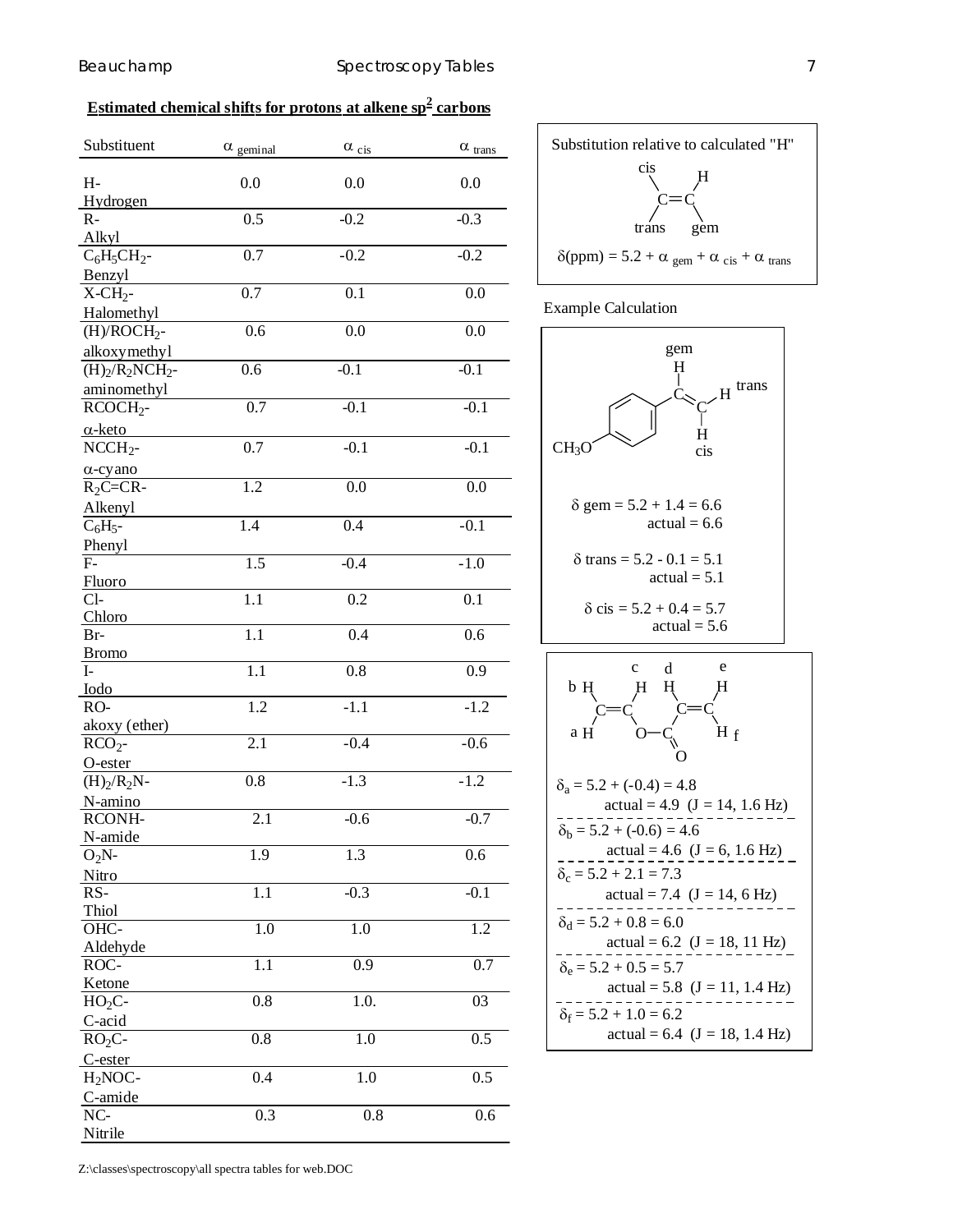## **Estimated chemical shifts for protons at aromatic sp<sup>2</sup> carbons**

| Substituent            | $\alpha$ ortho   | $\alpha$ meta    | $\alpha$ para    |
|------------------------|------------------|------------------|------------------|
| $H-$                   | 0.0              | 0.0              | 0.0              |
| Hydrogen               |                  |                  |                  |
| $CH3$ -                | $-0.2$           | $-0.1$           | $-0.2$           |
| Methyl                 |                  |                  |                  |
| $CICH_{2}$ -           | $\overline{0.0}$ | $\overline{0.0}$ | $\overline{0.0}$ |
| Cholromethyl           |                  |                  |                  |
| $Cl3C-$                | 0.6              | 0.1              | 0.1              |
| Halomethyl             |                  |                  |                  |
| $HOCH2$ -              | $-0.1$           | $-0.1$           | $-0.1$           |
| Hydroxymethyl          |                  |                  |                  |
| $R_2C=CR$ -            | 0.1              | 0.0              | $-0.1$           |
| Alkenyl                |                  |                  |                  |
| $C_6H_5$ -             | $\overline{1.4}$ | 0.4              | $-0.1$           |
| Phenyl                 |                  |                  |                  |
| $F-$                   | $-0.3$           | 0.0              | $-0.2$           |
| Fluoro                 |                  |                  |                  |
| $Cl-$                  | 0.0              | 0.0              | $-0.1$           |
| Chloro                 |                  |                  |                  |
| $Br-$                  | 0.2              | $-0.1$           | 0.0              |
| <b>Bromo</b>           |                  |                  |                  |
| $I-$                   | 0.4              | $-0.2$           | 0.9              |
| Iodo                   |                  |                  |                  |
| HO-                    | $-0.6$           | $-0.1$           | $-0.5$           |
| Hydroxy                |                  |                  |                  |
| $RO-$                  | $-0.5$           | $-0.1$           | $-0.4$           |
| Alkoxy                 |                  |                  |                  |
| $RCO2$ -               | $-0.3$           | 0.0              | $-0.1$           |
| O-ester                |                  |                  |                  |
| $(H)2/R2N-$            | $-0.8$           | $-0.2$           | $-0.7$           |
| N-amino                |                  |                  |                  |
| RCONH-                 | 0.1              | $-0.1$           | $-0.3$           |
|                        |                  |                  |                  |
| N-amide                | 1.0              | $\overline{0.3}$ | 0.4              |
| $O_2N$ -               |                  |                  |                  |
| Nitro                  |                  |                  |                  |
| $RS-$                  | $-0.1$           | $-0.1$           | $-0.2$           |
| thiol/sulfide          |                  |                  |                  |
| OHC-                   | $\overline{0.6}$ | 0.2              | 0.3              |
| Aldehyde               |                  |                  |                  |
| ROC-                   | 0.6              | $\overline{0.1}$ | $\overline{0.2}$ |
| Ketone                 |                  |                  |                  |
| $HO2C-$                | 0.9              | 0.2              | 0.3              |
| C-acid                 |                  |                  |                  |
| $\overline{RO_2C}$     | 0.7              | $\overline{0.1}$ | $\overline{0.2}$ |
| C-ester                |                  |                  |                  |
| $H2NOC-$               | 0.6              | 0.1              | $\overline{0.2}$ |
| C-amide                |                  |                  |                  |
| $\overline{\text{NC}}$ | 0.4              | $\overline{0.2}$ | $\overline{0.3}$ |
| Nitrile                |                  |                  |                  |



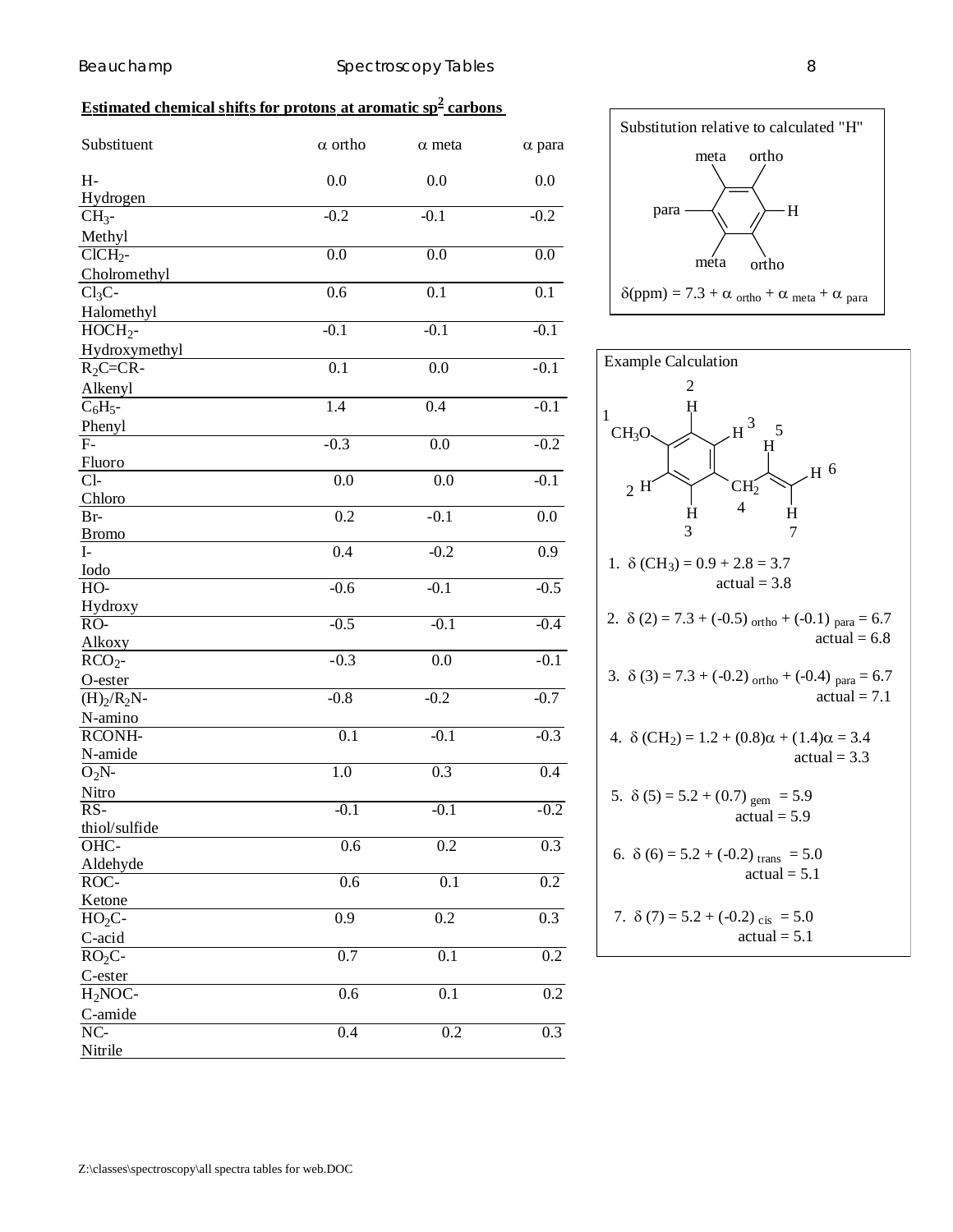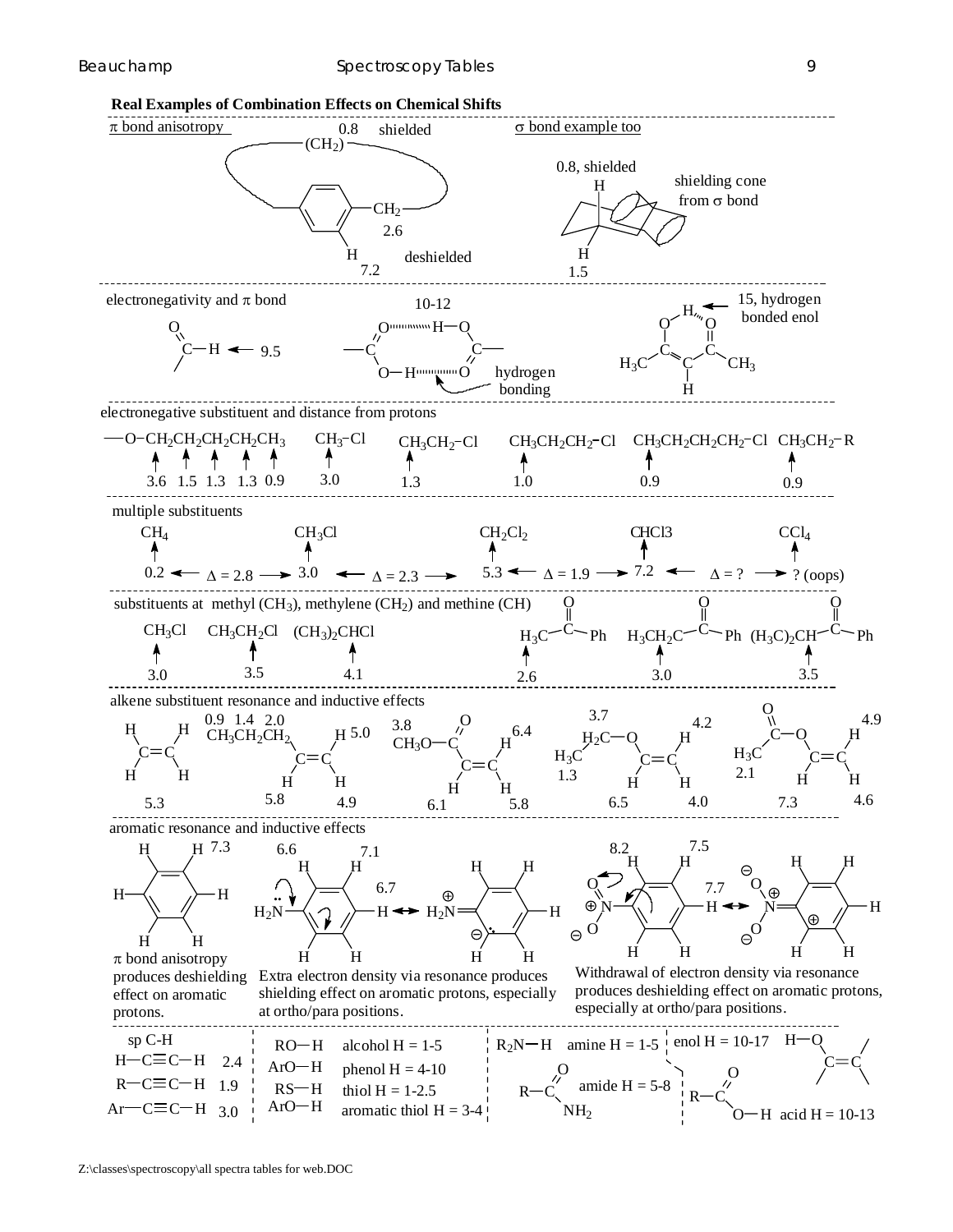Proton chemical shifts of hydrogen on  $sp<sup>3</sup>$  carbons depend on two main factors (electronegativity and pi bond anisotropy). All values listed below are only approximate and have a small plus or minus range about the listed value.



1. **sp<sup>3</sup> C-H** Electronegative atoms in the vicinity of hydrogen deshield protons and produce a larger chemical shift. If the electronegative atom is in resonance with an adjacent pi system that further withdraws electron density, the chemical shift is increased.



2.  $\mathbf{sp}^3 \mathbf{C} \cdot \mathbf{H}$  Pi bonds in the vicinity of hydrogen also deshield protons via pi bond anisotropy and produce a larger chemical shift. The closer the  $sp<sup>3</sup>$  C-H is to the pi bond the greater chemical shift observed. When an electronegative atom is part of the pi bond, the chemical shift also increases.



Z:\classes\spectroscopy\all spectra tables for web.DOC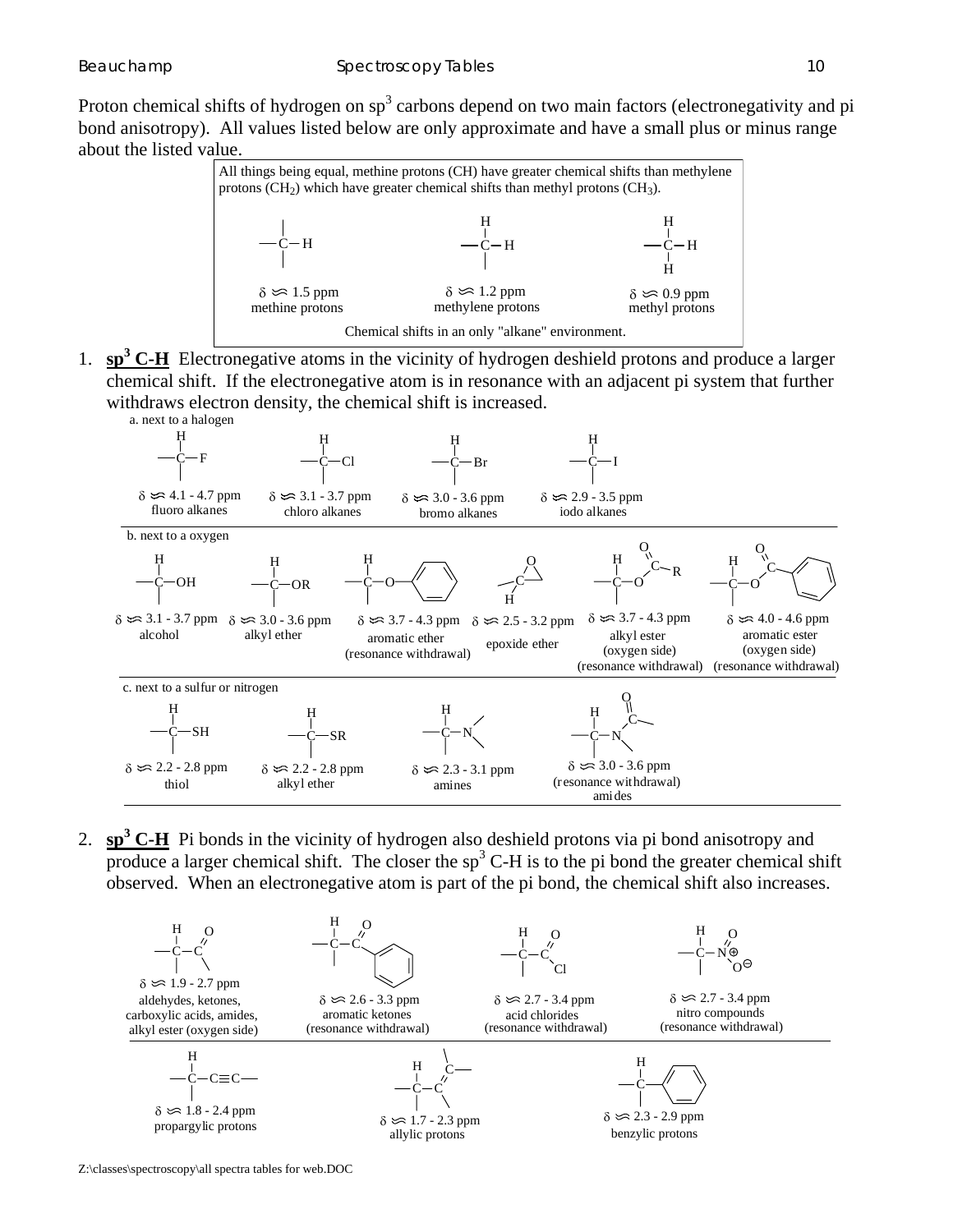3.  $\mathbf{sp}^2 \mathbf{C} \cdot \mathbf{H}$  Hydrogens at the side of a pi bond are deshielded even more than above via pi bond anisotropy. An aldehyde produces the largest effect due to the electronegative oxygen, followed by an aromatic ring, followed by alkenes and finally terminal alkynes. (One sp C-H)



4. There are several kinds of hydrogen attached to heteroatoms. Some of these are listed below. Often these hydrogens do not follow the N+1 rule because they exchange via acid/base proton exchanges and are not next to neighbor protons long enough to allow coupling to be observed. They are often observed as broad singlets (sometimes so broad they are not easily seen in the spectra). If the exchange rate is very fast among the exchangeable protons on the NMR time scale, all of the exchangeable protons may appear together at a single, averaged chemical shift.

 $-O_{\mathcal{L}}$ H

 alcohols  $\delta \approx 1 - 5$  ppm



 phenol and enol protons  $\delta \approx 7 - 15$  ppm









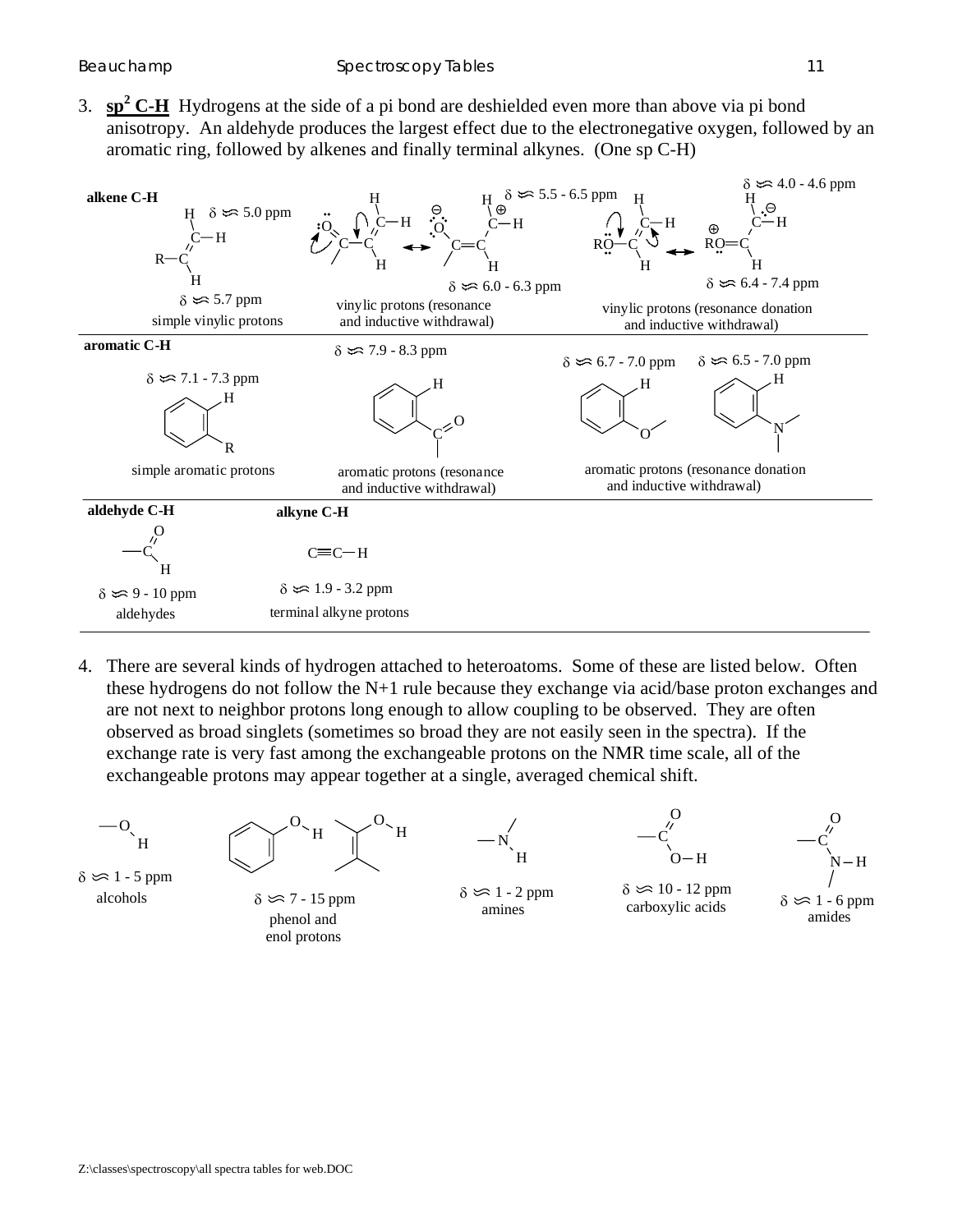When carbons are decoupled from their attached hydrogens they all appear as singlets (as if there were no hydrogen neighbors). When carbons are coupled to their hydrogens, carbons follow the N+1 rule. Methyls appear as quartets  $= q$ , methylenes appear as triplets  $= t$ , methines appear as doublets  $= d$ , and carbons without hydrogen appear as singlets = s. Carbon chemical shifts are spread out over a larger range than proton chemical shifts (they are more dispersed). It is less likely that two different carbon shifts will fall on top of one another. However, the relative positions of various types of proton and carbon shifts have many parallel trends (shielded protons tend to be on shielded carbons, etc.)

 $\mathbf{I}$ 

| Simple alkane                                                                                                                                                                                                                                                                                                                         | $CH3$ -                                      | $CH_{2}$                                                                                   | JН                                  |                                                                                          |  |
|---------------------------------------------------------------------------------------------------------------------------------------------------------------------------------------------------------------------------------------------------------------------------------------------------------------------------------------|----------------------------------------------|--------------------------------------------------------------------------------------------|-------------------------------------|------------------------------------------------------------------------------------------|--|
| carbons                                                                                                                                                                                                                                                                                                                               | $\delta \approx 0 - 30$ ppm<br>(q)           | $\delta \approx 20 - 40$ ppm<br>(t)                                                        | $\delta \approx 30 - 50$ ppm<br>(d) | $\delta \approx 30 - 60$ ppm<br>(S)                                                      |  |
| $sp^3$ carbon                                                                                                                                                                                                                                                                                                                         | CH <sub>3</sub>                              | $\rm CH_{2}$                                                                               | CН                                  |                                                                                          |  |
| next to oxygen                                                                                                                                                                                                                                                                                                                        | $\delta \approx 50 - 60$ ppm<br>(q)          | $\delta \approx 55 - 80$ ppm<br>(t)                                                        | (d)                                 | $\delta \approx 60 - 80$ ppm $\delta \approx 70 - 90$ ppm<br>(s)                         |  |
| $sp3$ carbon<br>next to nitrogen                                                                                                                                                                                                                                                                                                      | $CH_3$ –                                     | $\mathrm{CH}_2$                                                                            | CH                                  |                                                                                          |  |
|                                                                                                                                                                                                                                                                                                                                       | $\delta \approx 10 - 50$ ppm<br>(q)          | $\delta \approx 35 - 55$ ppm<br>(t)                                                        | (d)                                 | $\delta \approx 50 - 70$ ppm $\delta \approx 50 - 70$ ppm<br>(s)                         |  |
| $sp3$ carbon next to<br>bromine or chlorine                                                                                                                                                                                                                                                                                           |                                              | $H_2$<br>$\delta \approx 25 - 50$ ppm                                                      | CН                                  | $\delta \approx 60 - 80$ ppm                                                             |  |
|                                                                                                                                                                                                                                                                                                                                       |                                              | (t)                                                                                        | $\delta \approx 60 - 80$ ppm<br>(d) | (s)                                                                                      |  |
| sp carbon (alkynes)                                                                                                                                                                                                                                                                                                                   | $C \equiv C$<br>$\delta \approx 70 - 90$ ppm |                                                                                            | sp carbon (nitriles)                | -C≡ N<br>$\delta \approx 110 - 125$ ppm                                                  |  |
| $sp2$ carbon (alkenes<br>and aromatics)                                                                                                                                                                                                                                                                                               |                                              | $-H$                                                                                       | $\mathbf{X}^-$                      | $C - X$                                                                                  |  |
| $\delta \approx 140 - 160^+$ ppm<br>$\delta \approx 100 - 140$ ppm<br>$sp2$ carbon attached to an electronegative atom<br>simple $sp^2$ carbon<br>$(X = oxygen, nitrogen, halogen)$ or $C_\beta$ carbon<br>resonance donation moves $\delta$ lower,<br>conjugated with a carbonyl group<br>resonance withdrawal moves $\delta$ higher |                                              |                                                                                            |                                     |                                                                                          |  |
|                                                                                                                                                                                                                                                                                                                                       |                                              | H                                                                                          |                                     |                                                                                          |  |
| $\delta \approx 160 - 180$ ppm<br>carboxyl carbons<br>(acids, esters, amides)<br>(s)                                                                                                                                                                                                                                                  |                                              | $\delta \approx 190 - 210$ ppm<br>aldehyde carbons, lower<br>values when conjugated<br>(d) |                                     | $\delta \approx 190 - 220$ ppm<br>ketone carbons, lower<br>values when conjugated<br>(s) |  |

 $\mathbf{I}$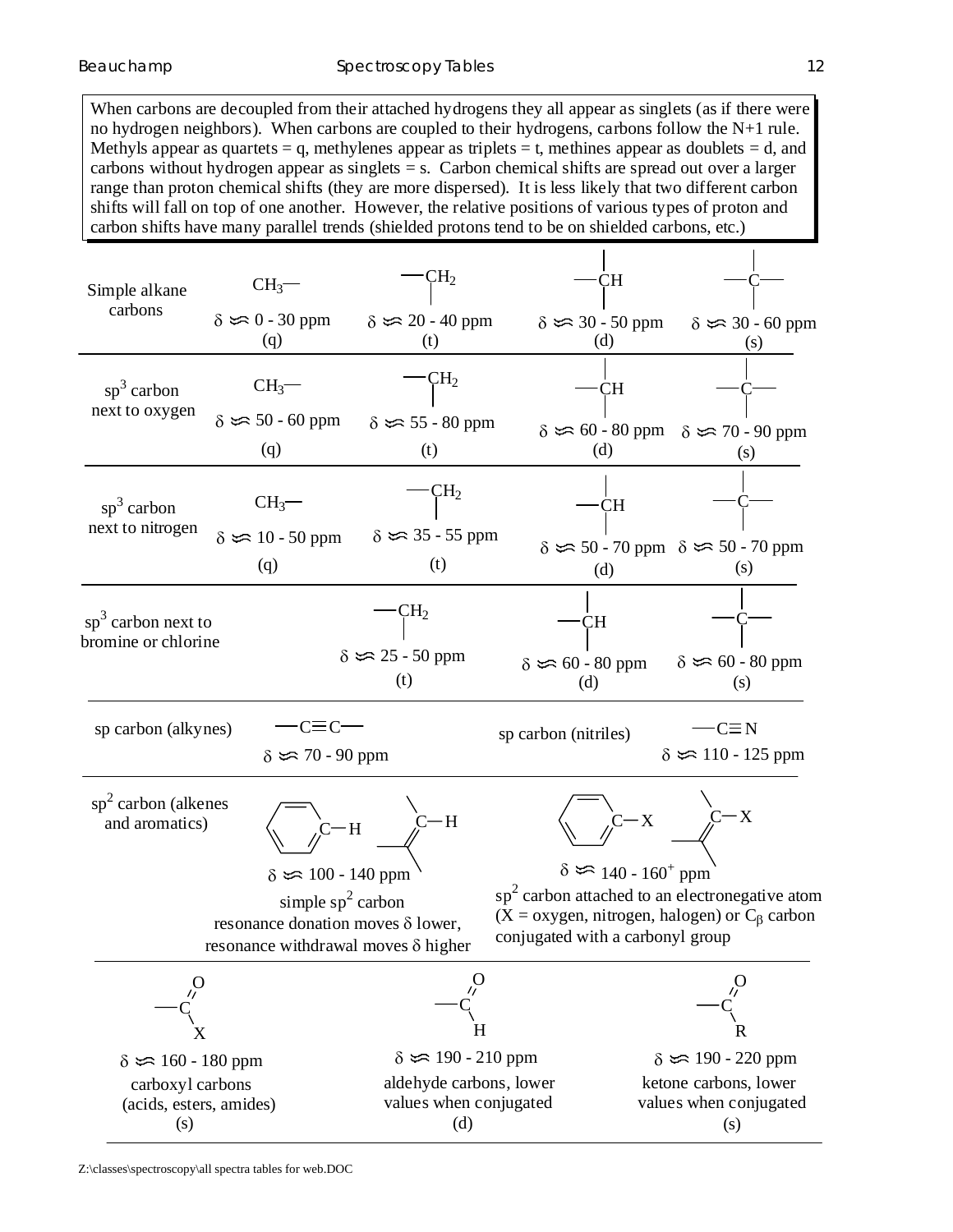

populations at each of middle transitions

 $N + 1$  rule ( $N = #$  neighbors)

# peaks =  $N + 1 = 3 + 1 = 4$  peaks

δ (ppm)

 $(H_7) \rightarrow$   $\rightarrow$   $I(H_7) \rightarrow$   $\rightarrow$   $I(H_7)$ 



arranged eight possible ways (similar to flipping a coin thrice)

 $c$  -  $c$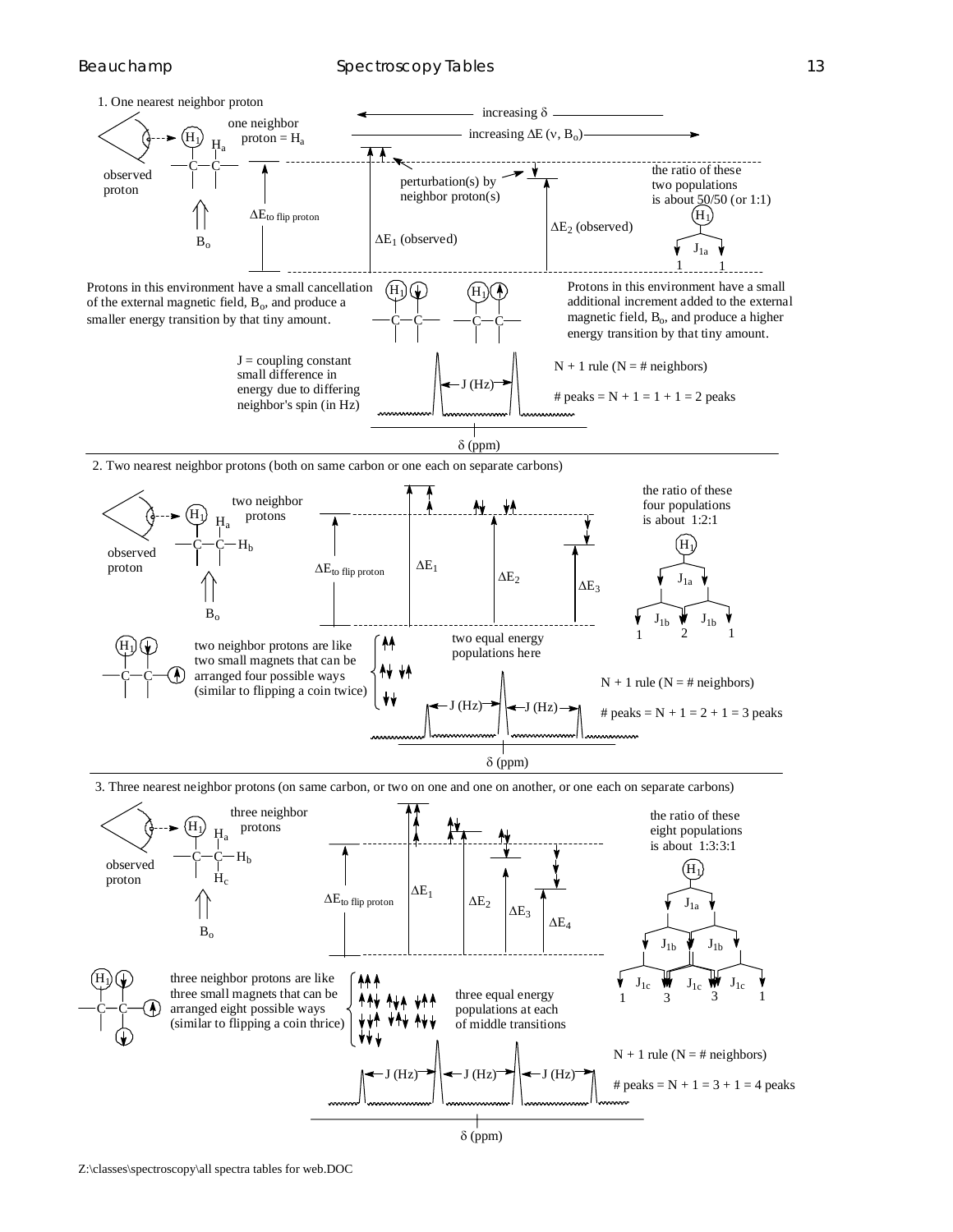| $s = singlet$   |                                                                                   |                     |
|-----------------|-----------------------------------------------------------------------------------|---------------------|
| $d =$ doublet   |                                                                                   |                     |
| $t = triplet$   |                                                                                   | relative sizes of   |
| $q =$ quartet   | 1 peak = 100%<br>1 peak = 50%<br>1 peak = 25%<br>1 peak = 12%<br>1 peak = 6%<br>3 | peaks in multiplets |
| $qnt = quintet$ | $\swarrow$ 1 peak = 3%<br>6                                                       |                     |
| $sex = sextet$  | 10                                                                                |                     |
| $sep = septet$  | $15 \t 1$ peak = 1.5%<br>6                                                        |                     |
| $o = octet$     | $35 \t 35 \t 21 \t 7 \t 1 peak = 0.8\%$                                           |                     |

Combinations or these are possible.

 $dd = doublet$  of doublets ddd = doublet of doublet of doublets dddd = doublet of doublet of doublet of doublets  $dt =$  doublet of triplets  $td = triplet of doublets$ 

etc.